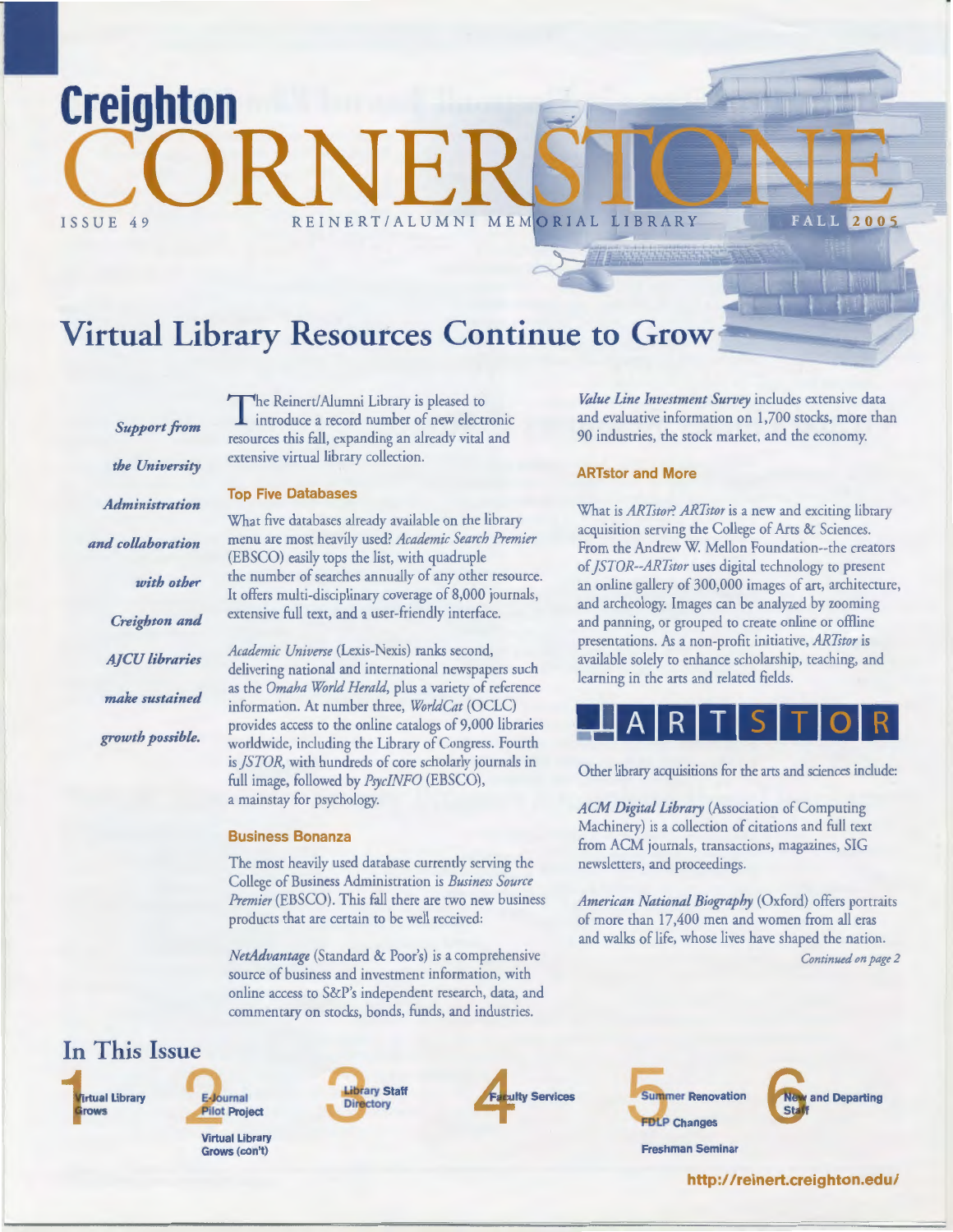### **Library Participates in Electronic Journal Pilot Project**

The Reinert/ Alumni Library is one of twenty libraries in the U.S. participating in the OCLC £-Holdings pilot project. The purpose of the pilot project is to make locating electronic serials as easy as locating print ones, and to increase the visibility of electronic materials. OCLC has partnered with EBSCO to enter Creighton's electronic serials into *WorldCat,* "the world's largest database of items held in libraries." EBSCO provides journal holdings information using our Full-Text A-to-Z list. OCLC is given a list of journal tides and the years of access. The holding information is automatically updated monthly

which ensures that it is accurate. Currently *WorldCat* indicates all the print and electronic journals which are available to Creighton. Eventually the Library would like to eliminate the need to search two places, CLIC and Full-Text A-to-Z, to determine if a journal tide is available. The OCLC £-Holdings pilot project, which ends October 2005, is the first step in determining if the option is feasible.

**Sally Gibson** 

# **Virtual Library Resources Continue to Grow**

*Continued from page 1* 

*AnthroSource* (American Anthropological Association) brings 100 years of anthropological material online, with the complete archive of the Association's journals and current issues for eleven of its peer-reviewed publications, including American Anthropologist and American Ethnologist.

*CountryWatch* (CountryWatch, Inc.) provides socio-demographic, cultural, historical, economic, political, environmental, and investment information, along with news, analysis, maps, data, and statistics on 192 countries and many non-sovereign nations.

*Iter Bibliography* (University of Toronto) is a multi-disciplinary database of literature pertaining to the Middle Ages and Renaissance (400-1700). It includes citations for books, essays, journal articles, reviews, proceedings, bibliographies, abstracts, discographies, and more.

*The Library of Latin Texts* (CLCLT) covers the beginning of Latin literature (240 BC) through the Second Vatican Council (1962-1965). It contains works of the classical period, patristic works, Medieval Latin literature, and texts from the Reformation and Counter-Reformation.

*]STOR* has added two collections, *Biological Sciences* and *Arts*  & *Sciences Complement. Biological Sciences,* building on the *Ecology* & *Botany Collection,* will include 100 tides in the fields of conservation, plant science, cell biology, and zoology. It will be completed in 2007. *Arts* & *Sciences Complement* includes 150 tides covering cross-disciplinary journals and tides which were not available in earlier *Arts* & *Sciences* collections. It will be completed in 2008.

**Sally Gibson** 

MRI+ (Mediamark Research, Inc.) provides magazine audience, summary household, and product usage data to the advertising and marketing communities.

*Old Testament* and *New Testament Abstracts* (EBSCO) cover hundreds of journals, books, and essays of interest to biblical scholars.

The Library is grateful to its consortial partners and to the University Administration for making these ongoing subscriptions possible.

**Mary Nash** 

### **Creighton CORNERSTONE**

**Reinert/ Alumni Memorial Library**  Creighton University 2500 California Plaza Omaha, Nebraska 68178 **http:/ I reinert.creighton.edu/** 

**Editor:** Mary Nash (402) 280-2226 *mdnash@creighton. edu* 

**Committee:** Michael LaCroix, *Director,* Lauralee Grabe, Arnette Payne, Mike Poma, Debra Sturges

**Design:** Creative Services

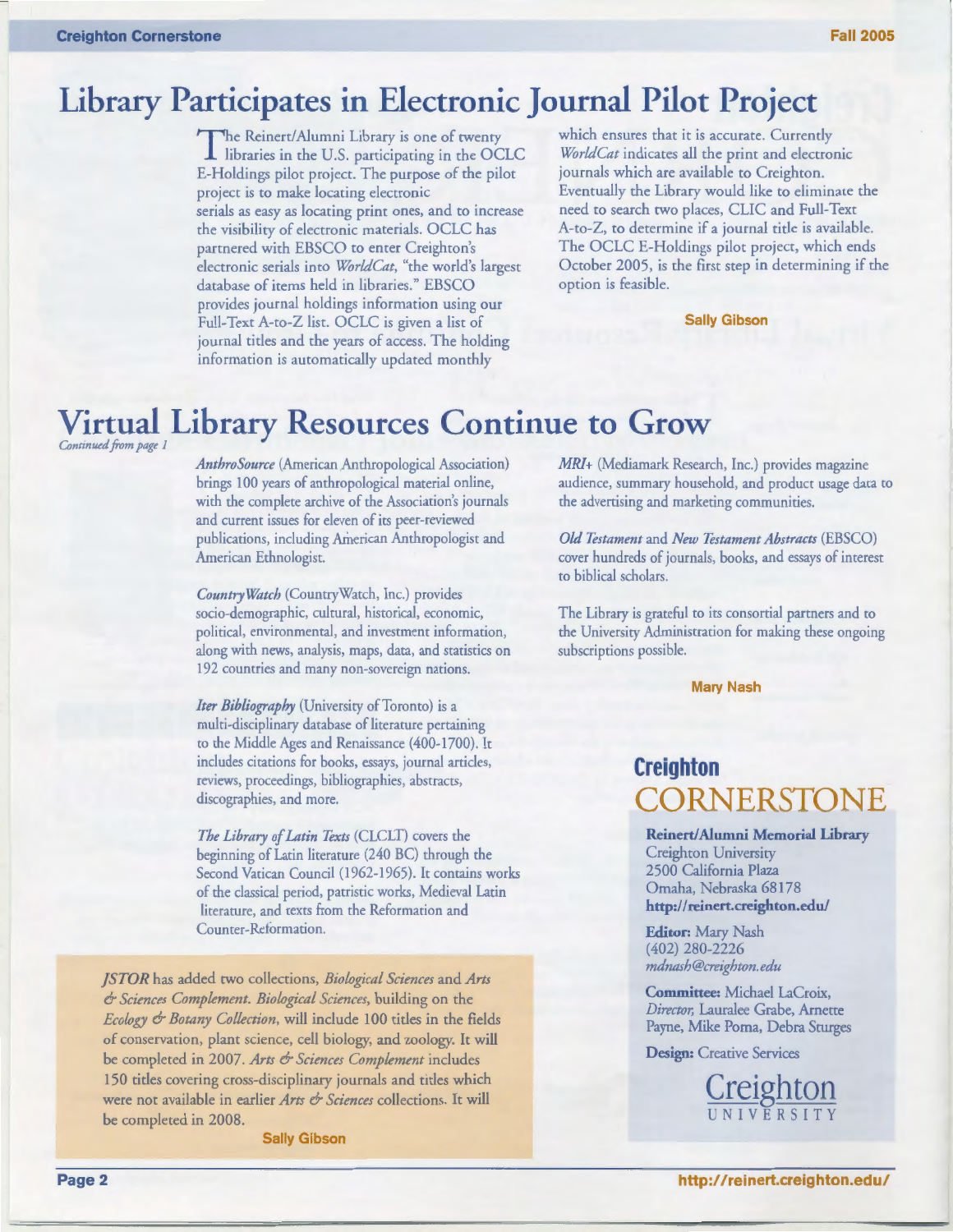# **Carl M. Reinert/ Alumni Memorial Library Directory**

#### **http://reinert.creighton.edu/ Library Hours**

| General Information 280-2705 |
|------------------------------|
| Circulation Desk 280-2260    |
| Reference Desk 280-2227      |
| Serials 280-2228             |
| Email Address  askus@cu      |
|                              |

| General Information  280-2705                       | Monday-Thursday 7 AM-Midnight |
|-----------------------------------------------------|-------------------------------|
| $Circulation$ Desk $\ldots \ldots \ldots 280$ -2260 |                               |
| Reference Desk 280-2227                             | Saturday 9 AM-5 PM            |
| Serials 280-2228                                    | Sunday  10 AM-Midnight        |
| Email Address  askus@cu                             | Holidays Hours vary           |

#### **Administration**

#### **Access Services Department**

| David Buffington  Circulation and Media djbuffington@cu  280-2627 |  |
|-------------------------------------------------------------------|--|
| Rachel Campbell Evening Supervisor. rachelcampbell@cu. 280-3462   |  |
|                                                                   |  |
|                                                                   |  |

#### **Archives Department**

|  | Marge WannarkaDepartment Head <i>margew@cu</i> 280-2746 |  |
|--|---------------------------------------------------------|--|

#### **Reference Department**

#### **Technical Services Department**

| Sally Gibson Serials and Electronic Resources  sallyg@cu280-2228 |  |
|------------------------------------------------------------------|--|
|                                                                  |  |
|                                                                  |  |
| Arnette Payne Cataloging Librarian  apayne@cu 280-1806           |  |

#### **Liaison Librarians**

| Chris Carmichael. College of Business Administration                                    |
|-----------------------------------------------------------------------------------------|
| Nathan MorganCommunication Studies, History, Political Science/International Relations, |
| Psychology, Social Work, Sociology & Anthropology                                       |
| Mary NashBiology, Chemistry, Computer Science, Environmental & Atmospheric              |
| Sciences, Exercise Science & Athletic Training, Mathematics, Physics                    |
| Mike Poma Classical & Near Eastern Studies, Education, English, Fine & Performing Arts, |
| Journalism & Mass Communication, Modern Languages & Literatures,                        |
| Philosophy, Theology                                                                    |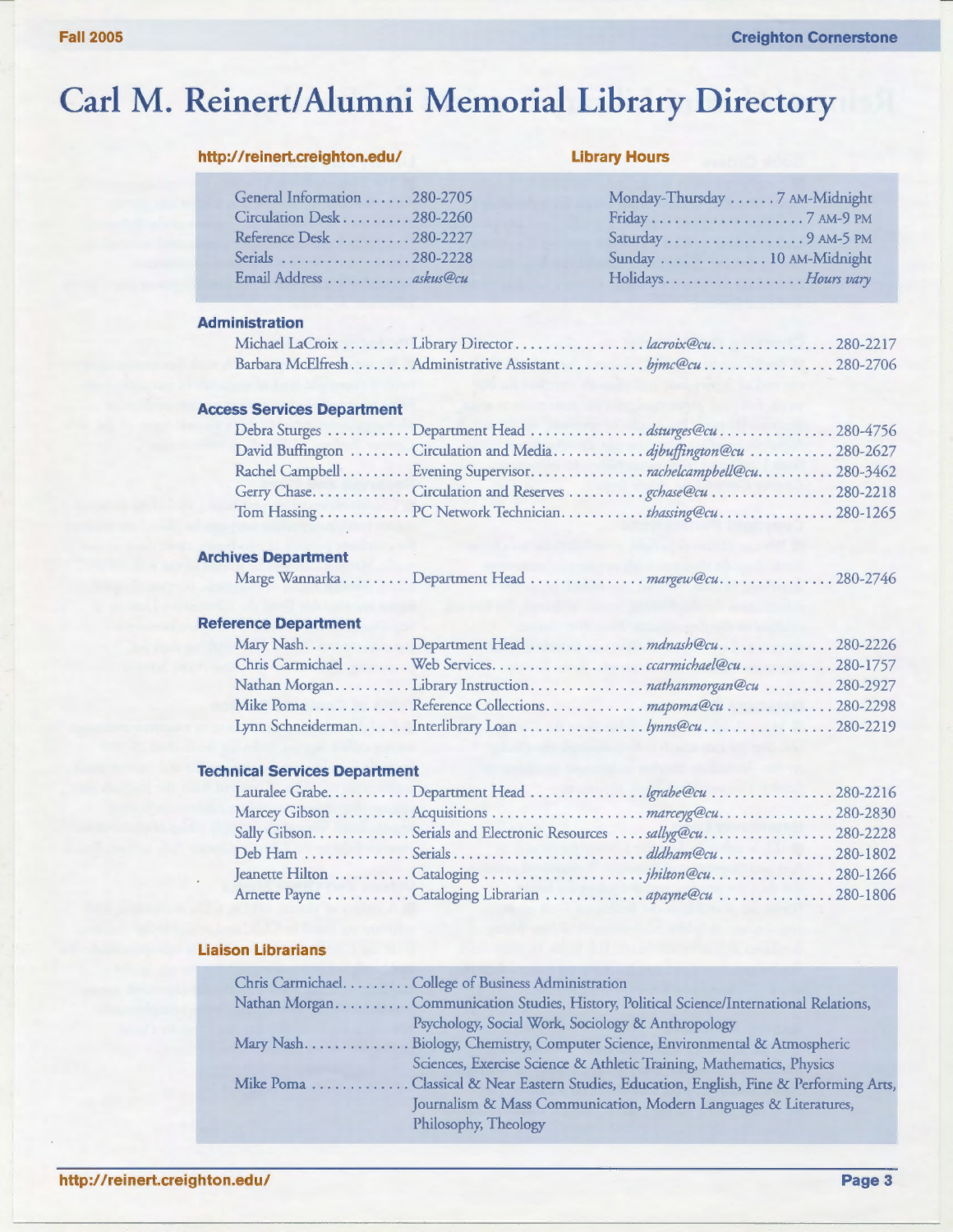# **Reinert/ Alumni Library Services for Faculty**

#### **Book Orders**

**• Faculty can order books and media using library** funds allocated to their department, with the chair's signature. Complete information will speed the process. Orders appear in CUC with call number XX. *Contact Marcey Gibson, Acquisitions.* Special funding requests depend on the current budget. *Contact Lauralee Grabe, Technical Services.* 

#### **Checking Out Material**

**• Books can be checked out until the end of March or** the end of September, and journals circulate for one week. For your protection, you (or your runner) must show an ID card. Books can be renewed via the web at *http://clic.creighton.htm.* You can also check out books from UNO and from other Nebraska universities. *Contact Gerry Chase, Access Services.* 

#### **Copyright Permissions**

**• We can obtain copyright permission for articles or** book chapters that you wish to place on reserve or distribute in class. We can also obtain copyright information for duplicating media, although the fees are charged to the department. Most fees can be determined quickly, but allow one month for slower responses. *Contact Debra Sturges, Access Services.* 

#### **Database Searches**

**• Many databases are available from the Library's web** site. But we can search others through the *Dialog*  service--including citation indexes--at no charge to faculty. *Contact Mary Nash, Reference.* 

#### **Interlibrary Loan**

**Execute 11** ILL is subsidized by the Library for faculty in Arts and Sciences and Business. Turnaround averages 4-6 days for articles, and 8-10 days for books. Forms are available at the Reference Desk or at *http:!lreinert. creighton. edulserviceslill!ill. htm.* Many databases also offer automatic ILL links. In most cases, faculty can download articles from the server when they arrive. *Contact Lynn Schneiderman, Reference.* 

#### **Journal Requests**

A list of journal subscriptions by department is distributed for review every spring, usually in March. New subscriptions are considered on a case by case basis, depending on the current budget. *Contact Sally Gibson, Serials.* 

#### **Library Instruction**

**• The Liaisons can help teach your students research** skills. We offer classroom demonstrations, group clinics, and individual consultations at the Reference Desk, plus handouts, subject guides, and tutorials *(http :1/reinert. creighton. edulserviceslinstruction/ instruction.htm). Contact Nathan Morgan or your Liaison Librarian, Reference.* 

#### **Photocopy Service**

**• We support faculty research with free photocopies** (within copyright law) of materials in our collection. Point to *http://reinert. creighton. edulservices/focultyl photocopylcopyrequest.htm* for a request form on the web. *Contact Barbara McElfresh, Administration.* 

#### **Reserves and ERes**

**• Classroom materials and books, including personal** copies (within copyright law) can be placed on reserve for checkout periods of two hours, three days, or one week. Material can also be posted to the web for 24/7 access through ERes, or electronic reserves. Request forms are available from the Circulation Desk or at *http :1/reinert. creighton. edulservices/focultylreserves/ requestform.htm.* Allow four working days for processing. *Contact Gerry Chase, Access Services.* 

#### **Table of Contents Service**

**• Creighton holds a site license to a current awareness** service called *lngenta,* indexing more than 25,000 journals. Faculty can set up a profile and receive email notification of tables of content from the journals they choose *(http:llreinert. creighton. edu!services/foculty! ingenta.htm).* We can also supply tables of contents for journals held in the Library. *Contact Sally Gibson, Serials.* 

#### **Videos and Other Media**

A variety of videos, DVDs, CDs, audiotapes, and software are listed in CLIC and available for checkout from the Circulation Desk. Wireless laptops, calculators, and headphones are also available for use in the building. You can reserve media for classroom use in person or via the web at *http://reinert.creighton.edu/ services/focultylmediaforclass. htm. Contact David Buffington, Access Services .*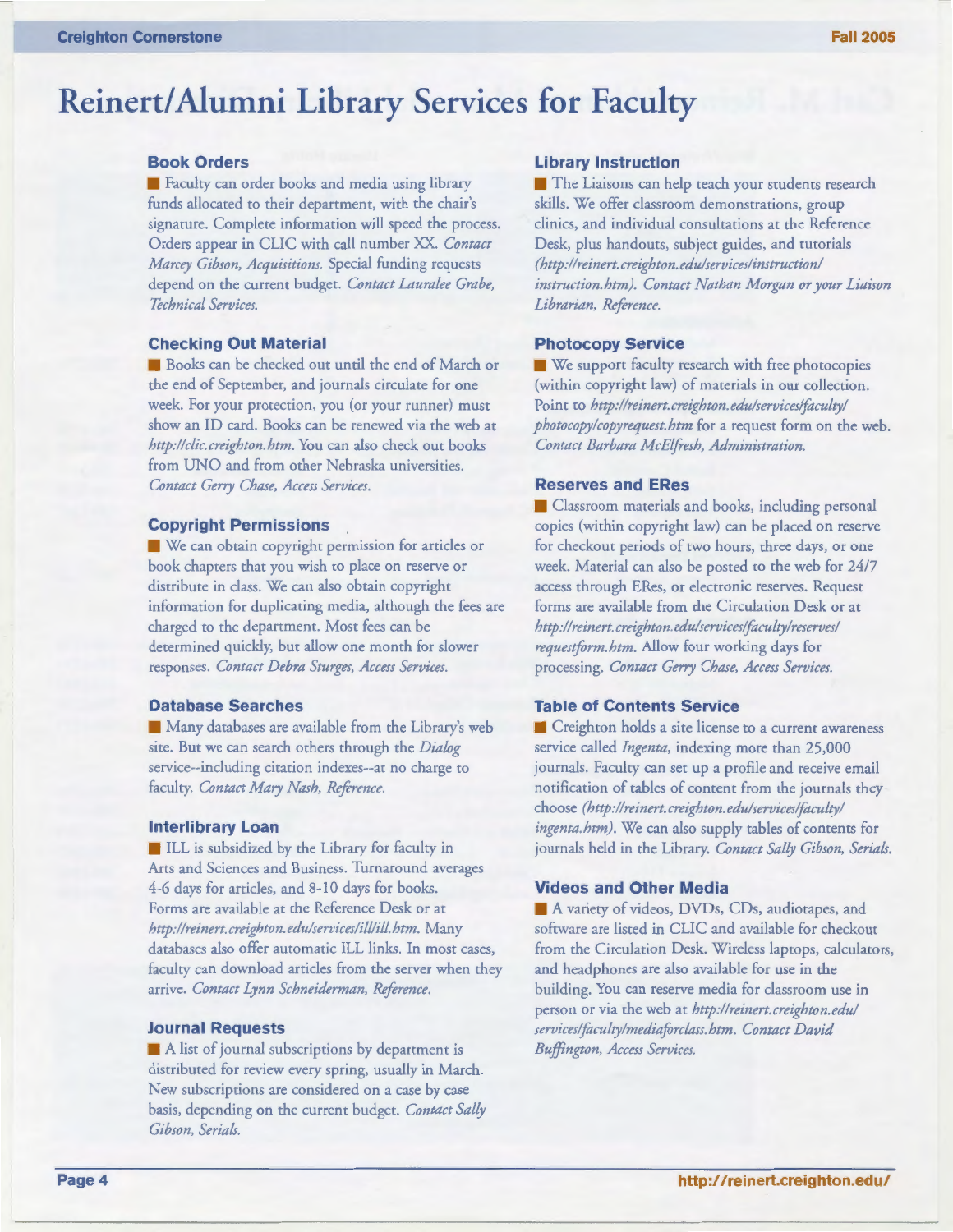## **Summer Renovation and Reorganization Completed**

**R** eturning faculty, staff, and students will find new hanges at the Library, some immediately visible, others less apparent. Summer renovation and reorganization projects were set in motion to make library operations more efficient and to maximize assistance to users.

### **Freshman Offered "Library Encounter"**

This year there are some changes to the Library's Freshman Seminar classes. In the past students have played a game of Library Jeopardy, based on a series of information posters. After receiving feedback, the Reference staff has completely redesigned the class. This new format was piloted in two Freshman Seminars last fall and was positively received.

The new Library Encounter is designed to introduce students to the research process and give them hands-on time with the library catalog and databases. Students, with guidance from librarians, develop their own topic statements, design a search strategy, search for books or articles, and finally, evaluate the results. All of this is done in an informal, interactive environment that is hopefully interesting and fun for everyone involved. For more information, please contact Nathan Morgan (x2927 or *nathanmorgan@cu).* 

**Nathan Morgan** 

The most obvious change is the relocation of Serials staff to the main floor Technical Services area. Cataloging and processing of all materials, including government documents, have been consolidated there to expedite the movement of titles to the shelves. Sally Gibson, Serials & Electronic Resources Librarian and Deb Ham, Serials Specialist, are now located in the Technical Services Department. Microform copiers remain on the upper level. For convenience, the machines no longer require a key. Students are on the "honor system," and new signs instruct them to pay at the Circulation Desk.

The former periodicals office on the upper level has been converted to a much-anticipated library classroom. This new wireless, hands-on, electronic classroom accommodates 28 students, just in time for Freshman Seminar (see box at left).

Tom Hassing, PC Technician, has transferred to the Access Services Department. This allows for closer proximity to the public workstations and for immediate technical assistance to users.

New chairs, tables, and sofas have been placed throughout the Library for more comfortable studying. The renovation also produced additional, more practical workspace for Technical Services and Access Services staff, including new offices for Department Heads. Please visit the Library and take note of these changes during the new semester.

**Michael LaCroix and Lauralee Grabe** 

### **Federal Depository Library Program Streamlines Print Distribution**



The U.S. Government Printing Office (GPO) and the Federal Depository Library Program (FDLP) provide free government publications to participating libraries in exchange for housing and managing the collection. Over the last decade, the GPO has

steadily moved towards providing online access to government publications. In 2000, the GPO made a commitment to streamline operations by gradually stopping publication of most government documents in print or other tangible formats such as CD-ROM, and providing online access instead. As of October 2005, the GPO will only provide a select core of government publications in print format. These titles include *Statistical Abstract of the United* 

*States* and various Census publications. All other government documents will be made available online. GPO is working with FDLP libraries to create permanent access and storage of these electronic publications. The Reinert/ Alumni Library will continue as a government depository under the new FDLP plan. For more information, please contact Mike Poma (x2298 or *mapoma@cu)* or visit *http://www.gpoaccess.gov/.* 

#### **Jennifer Campbell**